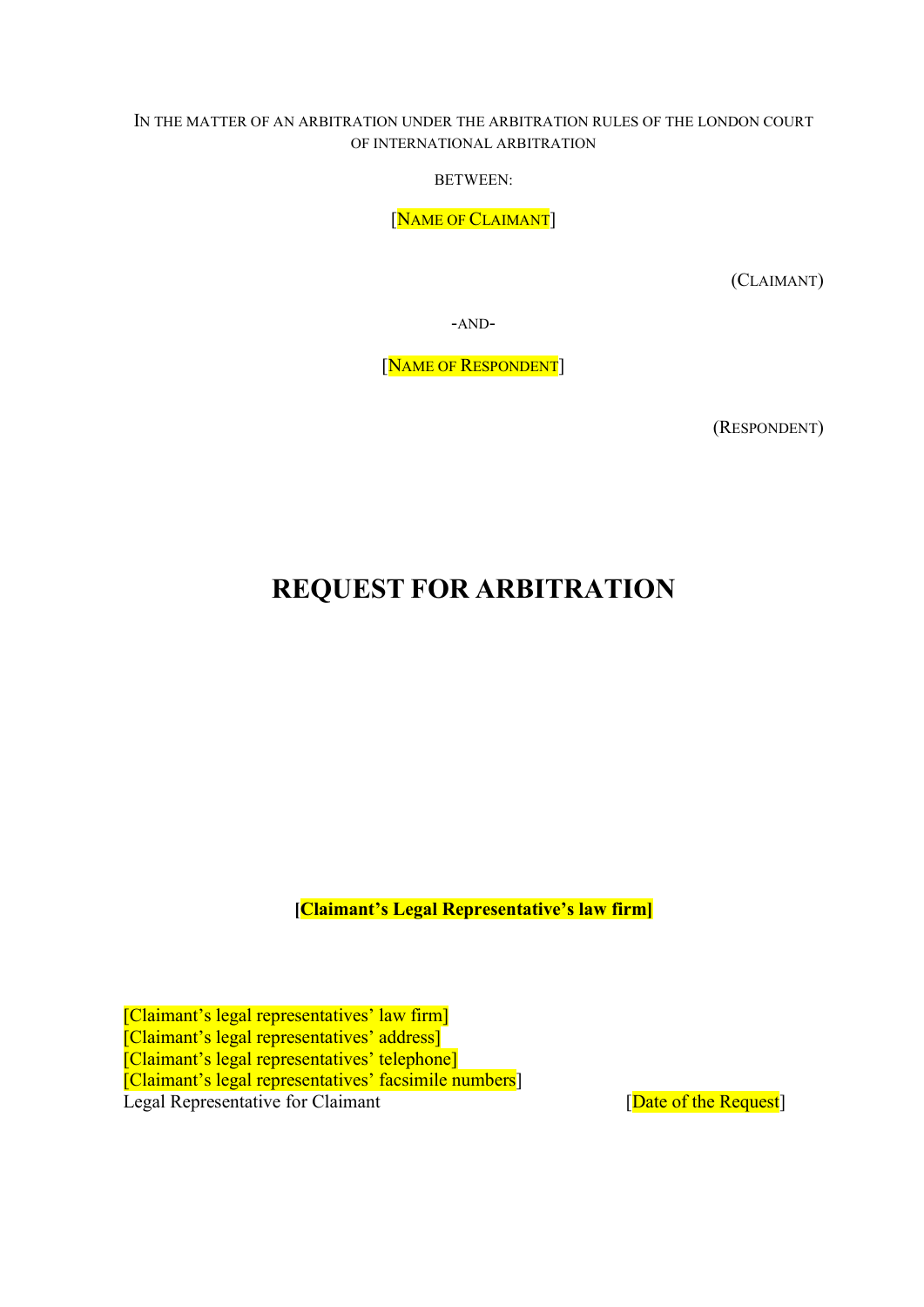#### I. INTRODUCTION

- 1. This Request for Arbitration, *OPTIONAL*: together with its Exhibits numbered C-1 to  $C$ -[ $\cdot$ ], is submitted on behalf of [Name of Claimant] (hereinafter "Claimant") pursuant to Article 1 of Arbitration Rules of London Court of International Arbitration in force as from 1 October 2014 (the "LCIA Rules") against [Name of Respondent] (hereinafter "Respondent"), (hereinafter collectively referred to as the "Parties").
- 2. This Request for Arbitration contains information concerning the following:
	- i. The name, description and address of each of the Parties (II);
	- ii. The Parties' contractual relationship and the nature and circumstances of the Parties' dispute giving rise to Claimant's claims (III);
	- iii. The dispute resolution clause, the proposed governing law, the seat and language of the arbitration (IV);
	- iv. Claimant's position as regards the composition of the Arbitral Tribunal  $(V)$ ;
	- v. Claimant's damages (VI);
	- vi. A statement of the relief sought (VII);
	- vii. Claimant's payment of registration fees (VIII);
	- viii. Confirmation of delivery of the request to all other parties (IX)
- 3. This dispute principally concerns Respondent's [insert brief description of the  $breach(es)$  and nature of claim(s).

# II. THE PARTIES **NOTE: ARTICLE 1.1 (I) LCIA RULES 2014**

#### A. Claimant

- 4. Claimant is [Name of Claimant], a company registered under the laws of [Name of country or jurisdiction], with its registered office located at *[Complete address*]. [Insert brief description of Claimant's business activity, industry sector, size of business, number of employees, market position, revenue etc. as appropriate.
- 5. Claimant's address is: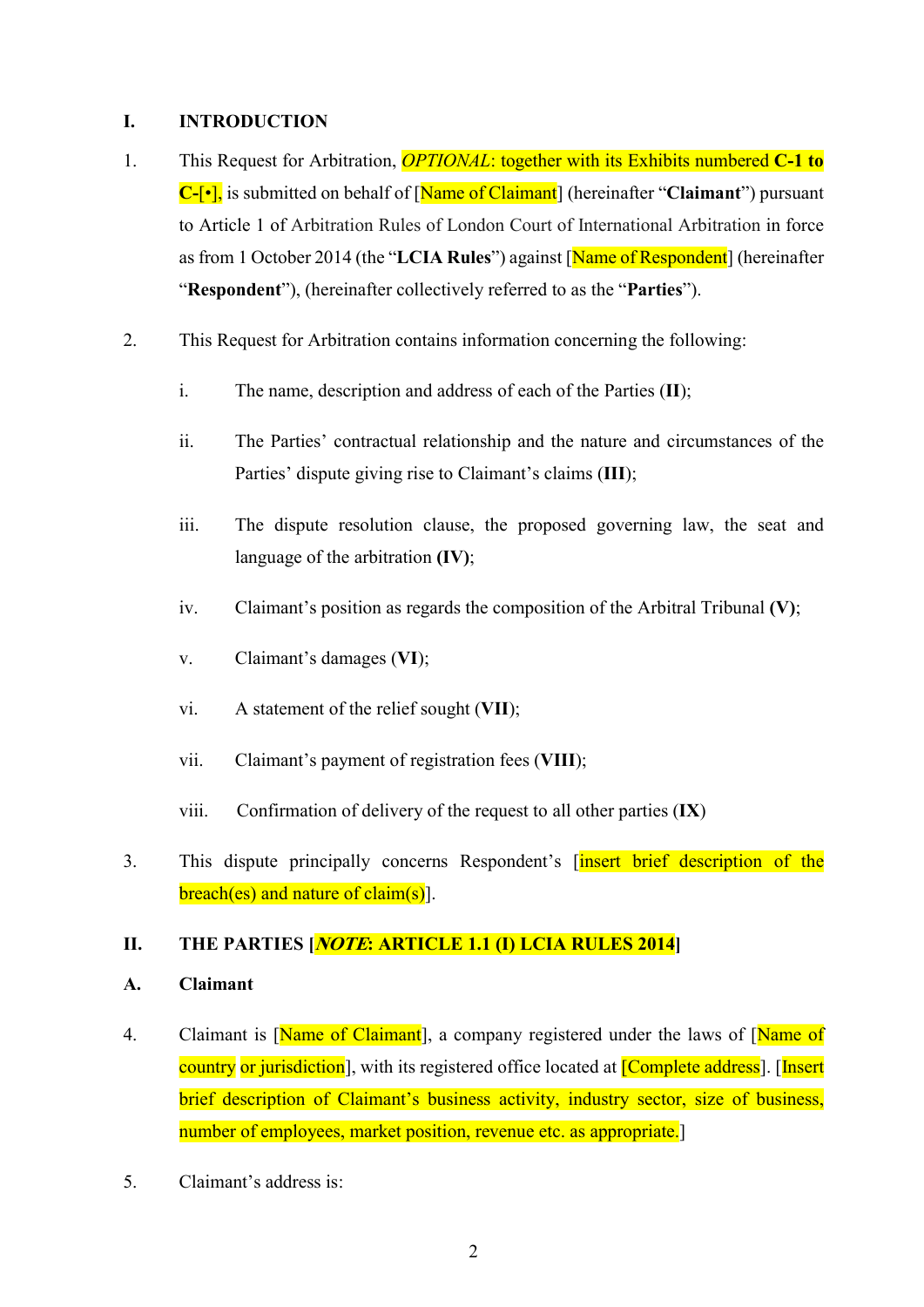[Claimant's name] [Claimant's postal address in full] [Attention: name of claimant's director] [Claimant's telephone number] [Claimant's facsimile numbers] [Claimant's e-mail]

6. Claimant's legal representatives, to whom all correspondence should be sent in this arbitration, are: [NOTE: Article 1.1 (i) LCIA Rules 2014]

> [Claimant's legal representatives' law firm] [Name of the partner in charge of representing claimant] [Names of legal representatives and associates assisting the partner] [Claimant's legal representatives' postal address] [Claimant's legal representatives' telephone number] [Claimant's legal representatives' facsimile numbers] [Claimant's legal representatives' e-mail]

#### B. Respondent

7. Respondent is [Name of Respondent], a company registered under the laws of [Name] of country], with its registered office located at [Complete address]. [Insert brief description of Respondent's business activity, industry sector, size of business, number of employees, market position, revenue etc. as appropriate.]

# 8. Respondent's contact information is:

[Respondent's name] [Respondent's address in full] [Attention: name of Respondent's director] [Respondent's telephone number] [Respondent's facsimile number] [Respondent's e-mail] [OM: since the Article says: contact information of the parties]

# III. THE PARTIES' CONTRACT AND THE NATURE AND CIRCUMSTANCES OF THE PARTIES' DISPUTE [*NOTE*: ARTICLE 1.1 (III) LCIA RULES]

- (a) Factual Background
- 9. **[Define Respondent's conduct which gives rise to the claims].** 
	- (b) Legal Basis of Claim
- 10. **[Explain the basis of Respondent's liability, contractual or otherwise]**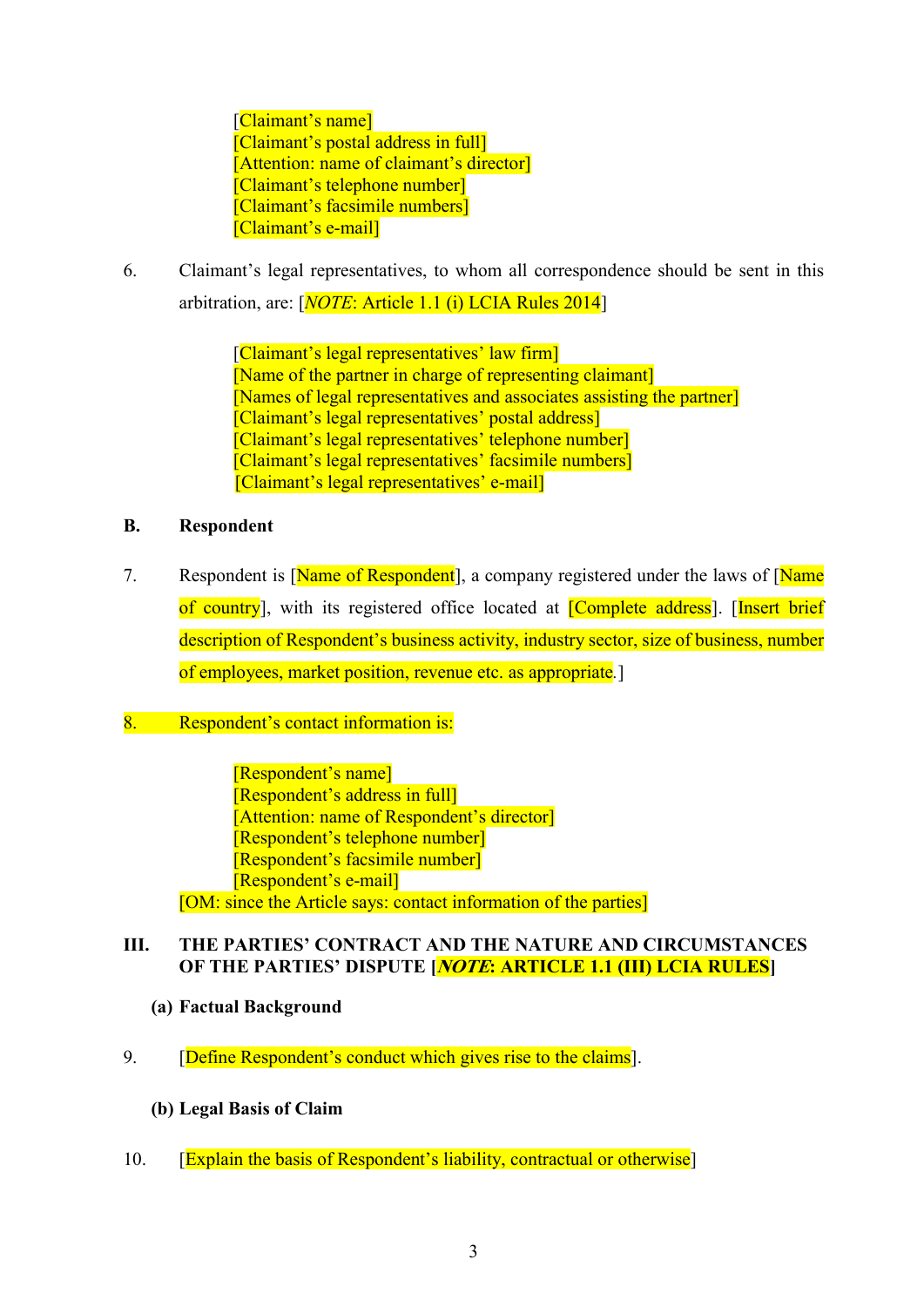# (c) Respondent's Violations of Its Legal Obligations

11. [Explain Respondent's violations of its legal obligations]

#### IV. THE DISPUTE RESOLUTION CLAUSE, THE PROPOSED GOVERNING LAW, THE SEAT AND THE LANGUAGE OF THE ARBITRATION **[NOTE:** ARTICLE 1.1 (II) AND (IV) LCIA RULES]

#### (a) The Arbitration Clause

12. This arbitration is initiated pursuant to the arbitration agreement found at Article [specify Article of the contract where the arbitration agreement is found] of the Contract, which provides as follows:

> [Insert the full terms of the Arbitration Agreement]  $[NOTE: Article 1.1 (ii)$ LCIA Rules]

Indicate any contractual or other documentation in which those terms are contained and to which Claimant's claim relates [NOTE: Article 1.1 (ii) LCIA Rules]

13. OPTIONAL: Arbitration may be commenced as Claimant has duly complied with all the requirements as required by the arbitration agreement. In particular, Claimant… [Demonstrate compliance with requirements of arbitration agreement e.g. obligation to negotiate/attempt to settle the dispute in good faith/amicably resolve the dispute.]

#### (b) The Arbitral Seat

14. Pursuant to Article *specify Article of the contract where the seat of the arbitration is* provided for set out above, the place of arbitration is [insert city and country].[Without clear indication of arbitral seat by the arbitral clause, Claimant may propose an arbitral seat that he judges appropriate and state reasons.

# (c) Governing Law

15. The Agreement is governed by the substantive laws of [specify which jurisdiction's law applies to the contract] pursuant to Article [specify Article of the contract where this is found, which provides as follows:

> [Cite the provisions where the applicable law is found, in full.] [Without clear indication of governing law to the contract, Claimant may propose any law of any jurisdiction that he considers appropriate and state reasons.]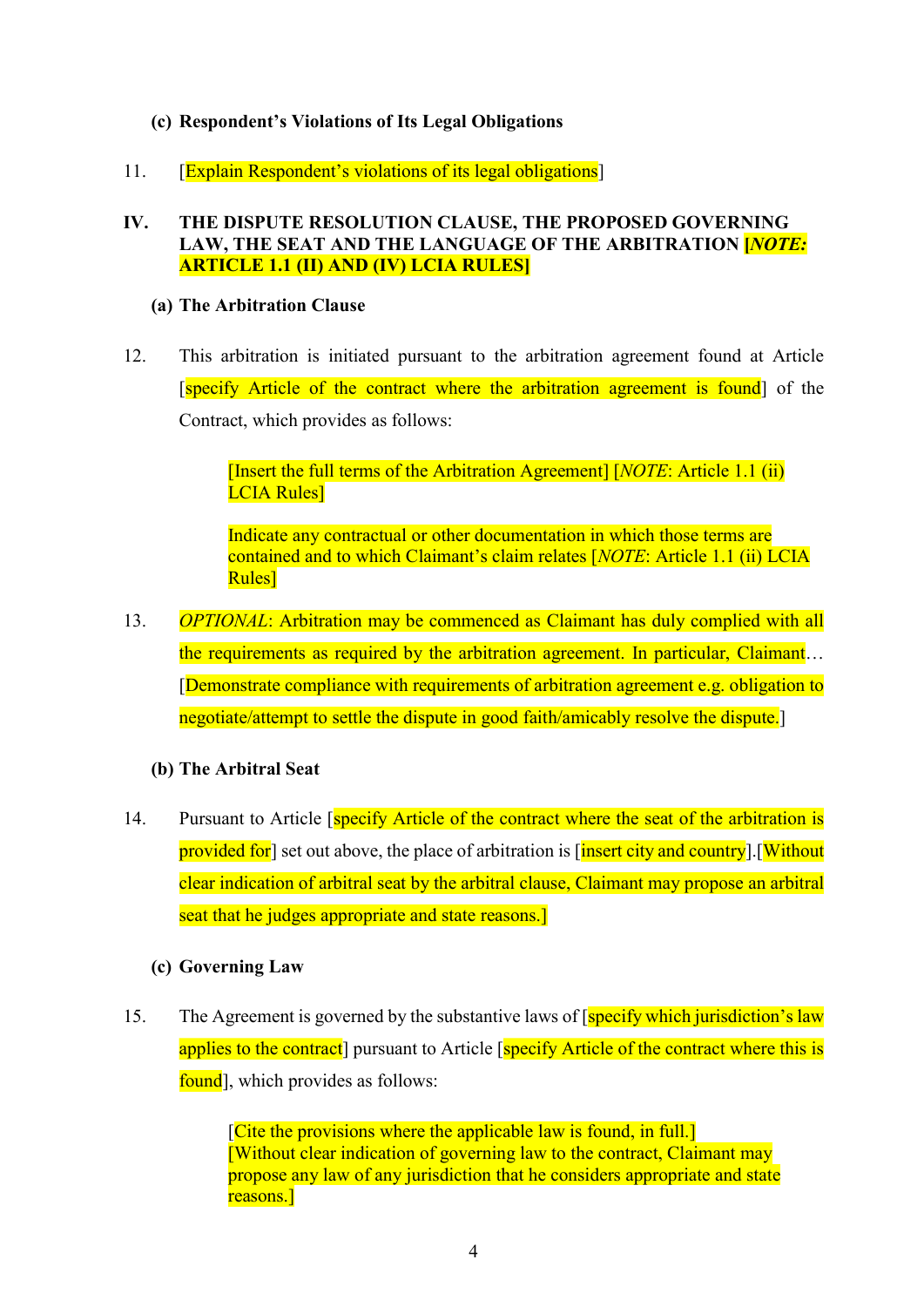#### (d) The Language(s) of Arbitration

16. Pursuant to Article [specify Article of the contract where the language(s) of the arbitration is found] of the Contract, the language(s) of the arbitration shall be  $\frac{1}{n}$ language(s) of the arbitration].

[Without clear indication of the language(s) of the arbitration par the arbitral clause, Claimant may propose any language(s) that he judges appropriate and state reasons.]

17. *[OPTIONAL: Claimant may make any other procedural matter upon which the parties* have already agreed in writing or in respect of which the Claimant makes any proposal under the Arbitration Agreement]

# V. THE ARBITRAL TRIBUNAL [*NOTE*: ARTICLE 1.1 (IV) AND (V) LCIA RULES]

- 18. Article **[specify Article of the contract which provides for the constitution of the** tribunal] of the Contract provides for *[insert comments on the constitution of the* tribunal including number of the arbitrators, if it has been identified in the arbitration clause, their qualifications and identity. Invite Respondent's nomination/comments. OPTIONAL: make any proposal about arbitrator(s)' qualifications under the Arbitration Agreement]
- 19. [*NOTE*: in the case of a three-member tribunal] Pursuant to Article **[specify Article of** the contract which provides for the constitution of the tribunal], Claimant nominates [name of Co-Arbitrator] of [specify law firm or chambers, if applicable] for confirmation as Claimant's Co-Arbitrator. To the best of Claimant's knowledge, [name of Co-Arbitrator] is independent of the Parties involved in this arbitration. [Co-Arbitrator<sup>'</sup> s contact details are as follows: **[NOTE: Article 1.1 (v) LCIA Rules**]

[Co-Arbitrator's name] [Co-Arbitrator's postal address] [Co-Arbitrator's telephone number] [Co-Arbitrator's facsimile numbers] [Co-Arbitrator's e-mail]

20. [*NOTE:* in case the Arbitration Agreement provides for a Sole Arbitrator<sup>]</sup> Pursuant to Article [specify Article of the contract which provides for the constitution of the tribunal], Claimant nominates [name of proposed Sole Arbitrator] of [specify law firm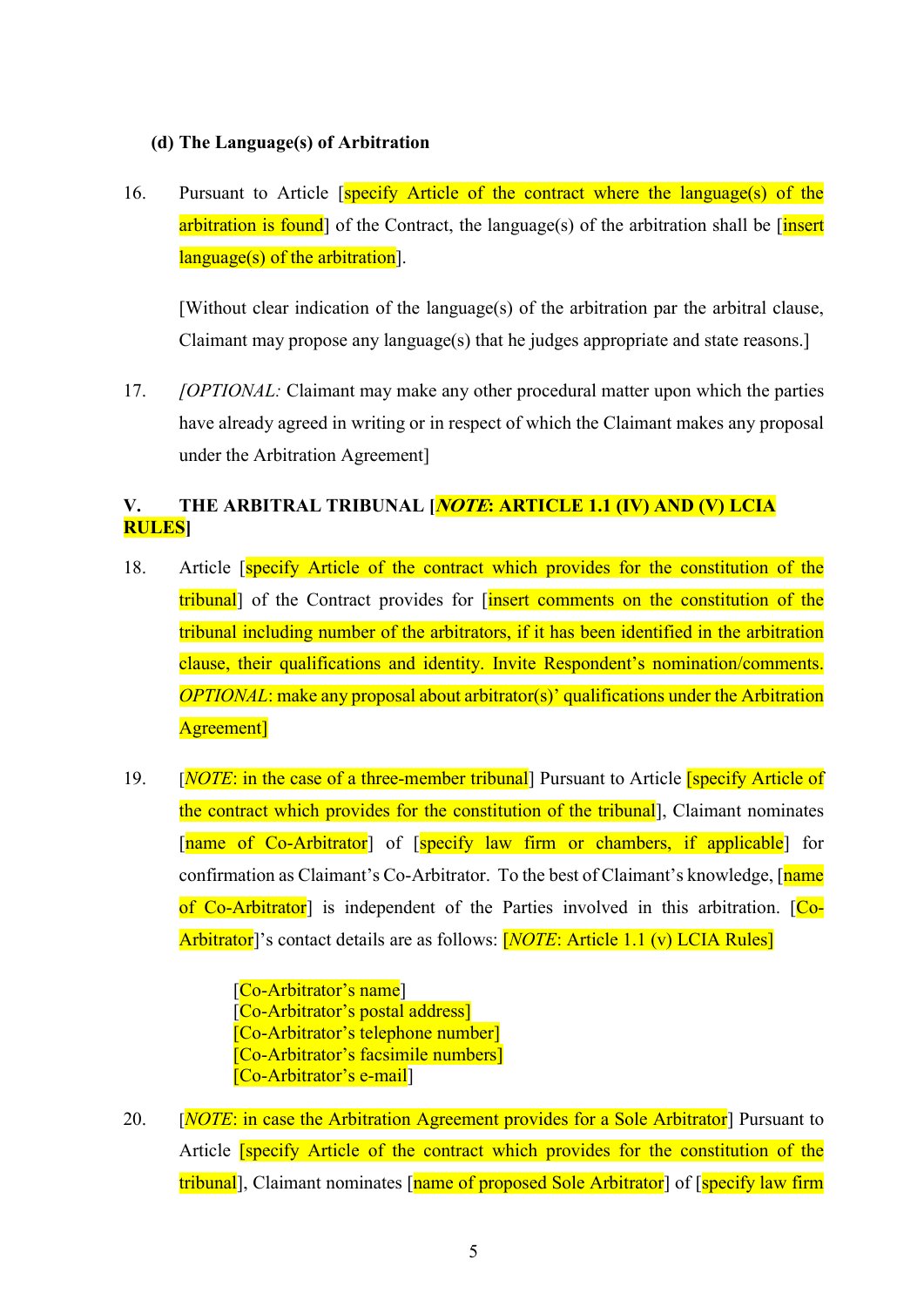or chambers, if applicable<sup>]</sup> for confirmation as Sole Arbitrator. To the best of Claimant's knowledge,  $\lceil$  name of proposed Sole Arbitrator is independent of the Parties involved in this arbitration. [Name of proposed Sole Arbitrator]'s contact details are as follows:

[Sole Arbitrator's name] [Sole Arbitrator's postal address] [Sole Arbitrator's telephone number] [Sole Arbitrator's facsimile numbers] [Sole Arbitrator's e-mail]

# VI. CLAIMANT'S DAMAGES [NOTE: ARTICLE 1.1 (III) LCIA RULES]

- 21. [Insert description of Claimant's damages arising from Respondent's violations of its legal obligations.
- 22. Claimant's total damages are currently estimated at  $\frac{1}{\text{insert estimation of the damages}}$ suffered by Claimant<sup>[1]</sup>.
- 23. Claimant is also entitled to interest of  $\sqrt{explain}$  how interest is to be calculated on these amounts.

[NOTE: this should include the amounts of all quantified claims and, to the greatest extent possible, an estimate of the monetary value of any other claims]

#### VII. RELIEF SOUGHT [*NOTE*: ARTICLE 1.1 (III) LCIA RULES]

- 24. As a result, Claimant respectfully requests the Arbitral Tribunal to issue an award:
	- i. declaring that the Arbitral Tribunal has jurisdiction to consider the dispute between the Parties described herein;
	- i. declaring that Respondent violated its obligations by [describe basis of Respondent's liability];
	- ii. ordering Respondent to compensate Claimant for the damages and losses suffered as a result of Respondent's breaches of the Contract, currently estimated to be in the amount of **[insert estimation of the damages suffered by** Claimant<sup>]</sup>;
	- iii. ordering Respondent to pay all arbitration costs, including Claimant's Legal Representative's costs and expenses; and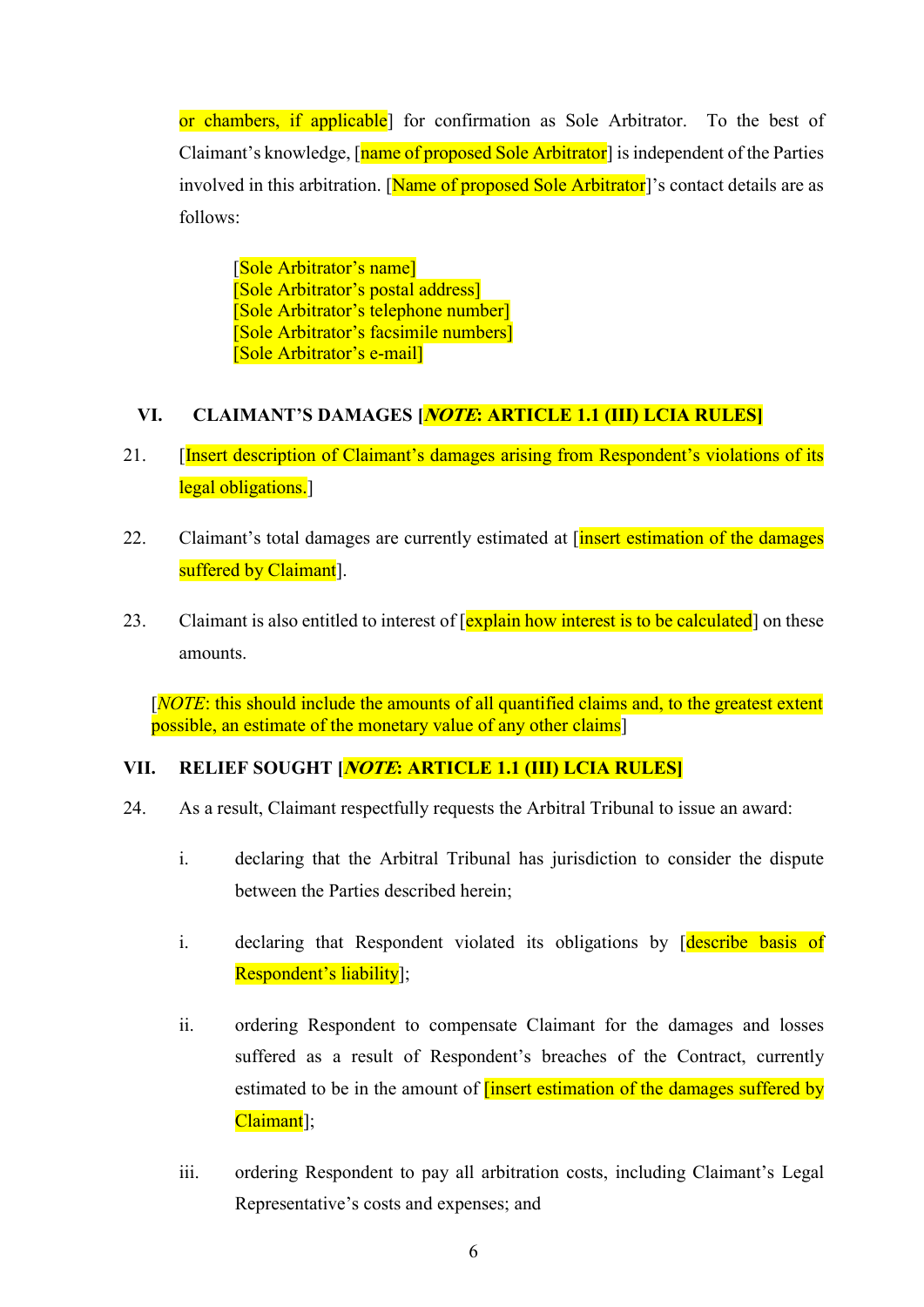- iv. ordering Respondent to pay the interest rate of [insert the interest rate provided for in the contract pursuant to [cite basis for determining interest] on all of the above amounts as of the date these amounts were due, until the date of their effective payment.
- 25. For the avoidance of doubt, Claimant reserves its right to:
	- i. raise any and all further claims arising out of or in connection with the disputed matters described in this Request or otherwise arising between the Parties; and
	- ii. amend and/or supplement the relief sought herein;
	- iii. produce such factual or legal arguments or evidence (including witness testimony, expert testimony and other documents) as may be necessary to present its case or rebut any case which may be put forward by Respondent; and
	- iv. seek interim and provisional measures before this Arbitral Tribunal or any competent national court.

# VIII. PAYMENT OF REGISTRATION FEES [*NOTE*: ARTICLE 1.1 (VI) LCIA RULES]

26. Pursuant to the Schedule of Costs and in accordance with Article 1.1(vi) of LCIA Arbitration Rules, Claimant is sending an advance payment of UK £1,750 with the current Request for Arbitration to the Registrar. Claimant acknowledges that this payment is non-refundable and shall be credited to its portion of the advance on costs.

#### IX. CONFIRMATION OF DELIVERY OF THE REQUEST TO ALL OTHER PARTIES [*NOTE*: ARTICLE 1.1 (VII) LCIA RULES]

27. Pursuant to Article 1.1(vii) of LCIA Arbitration Rules, Claimant is delivering copies of the Request (including all accompanying documents) to all other parties to the arbitration.

[NOTE: Delivery must be supported then or as soon as possible thereafter by documentary proof of actual delivery (including date of delivery) or, if actual delivery is demonstrated to be impossible, sufficient information as to any other effective form of notification] [Article 1.1(vii) LCIA Rules]

[NOTE: The Request and all accompanying documents must be submitted to the Registrar in electronic form (as email attachments) or in paper form or in both forms.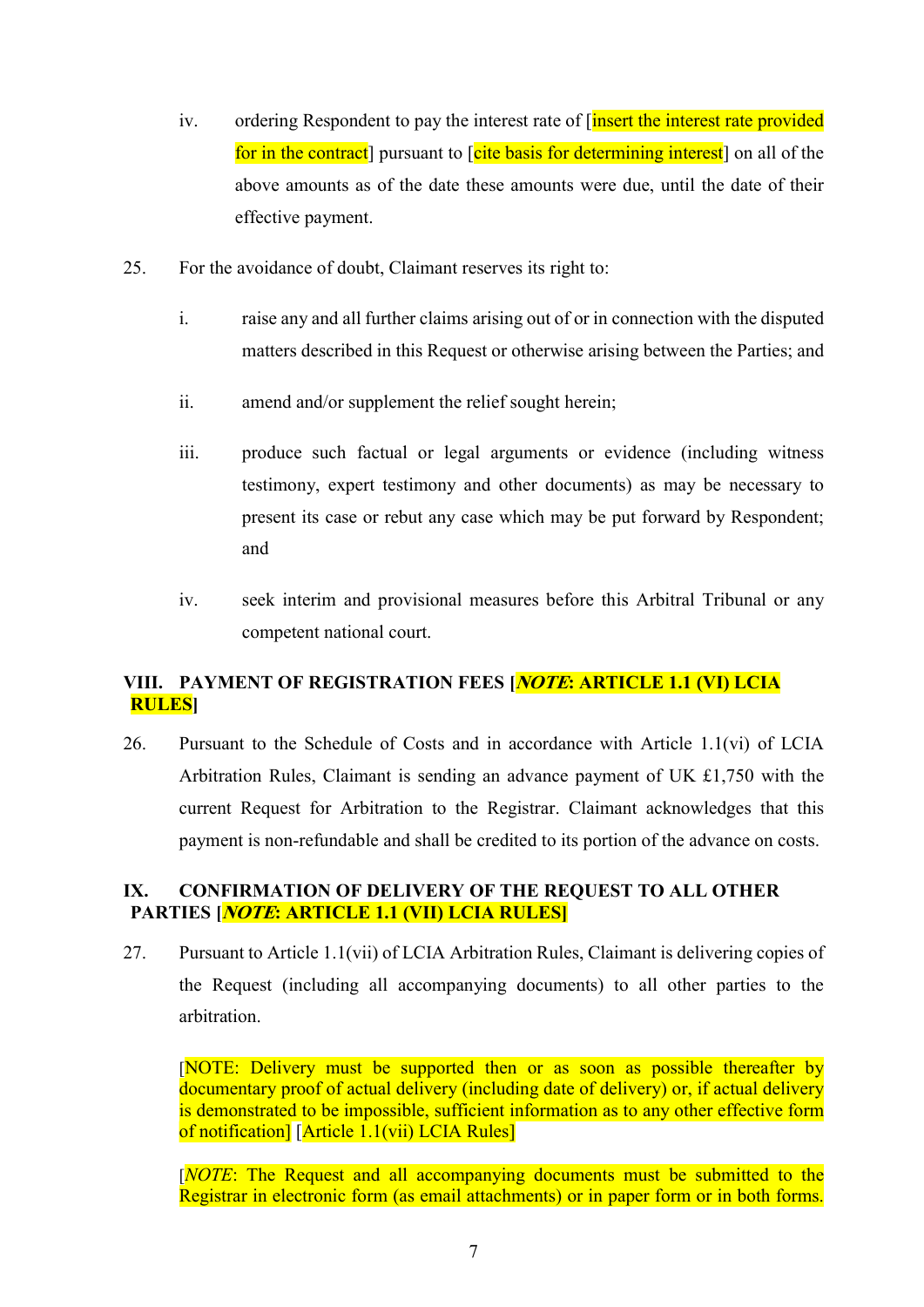If in paper form, the Response shall be submitted in two copies where a sole arbitrator is to be appointed or in four copies if three arbitrators are to be appointed. Article 1.2 LCIA Rules<sup>]</sup>

Respectfully submitted,

[Signature of Claimant's legal representative]

[Name of partner representing Claimant] [Name of law firm representing Claimant] Legal Representative for Claimant [Claimant's legal representatives' address] [Claimant's legal representatives' telephone number] [Claimant's legal representative's facsimile number] [Claimant's legal representative's e-mail] [Date of the Request]